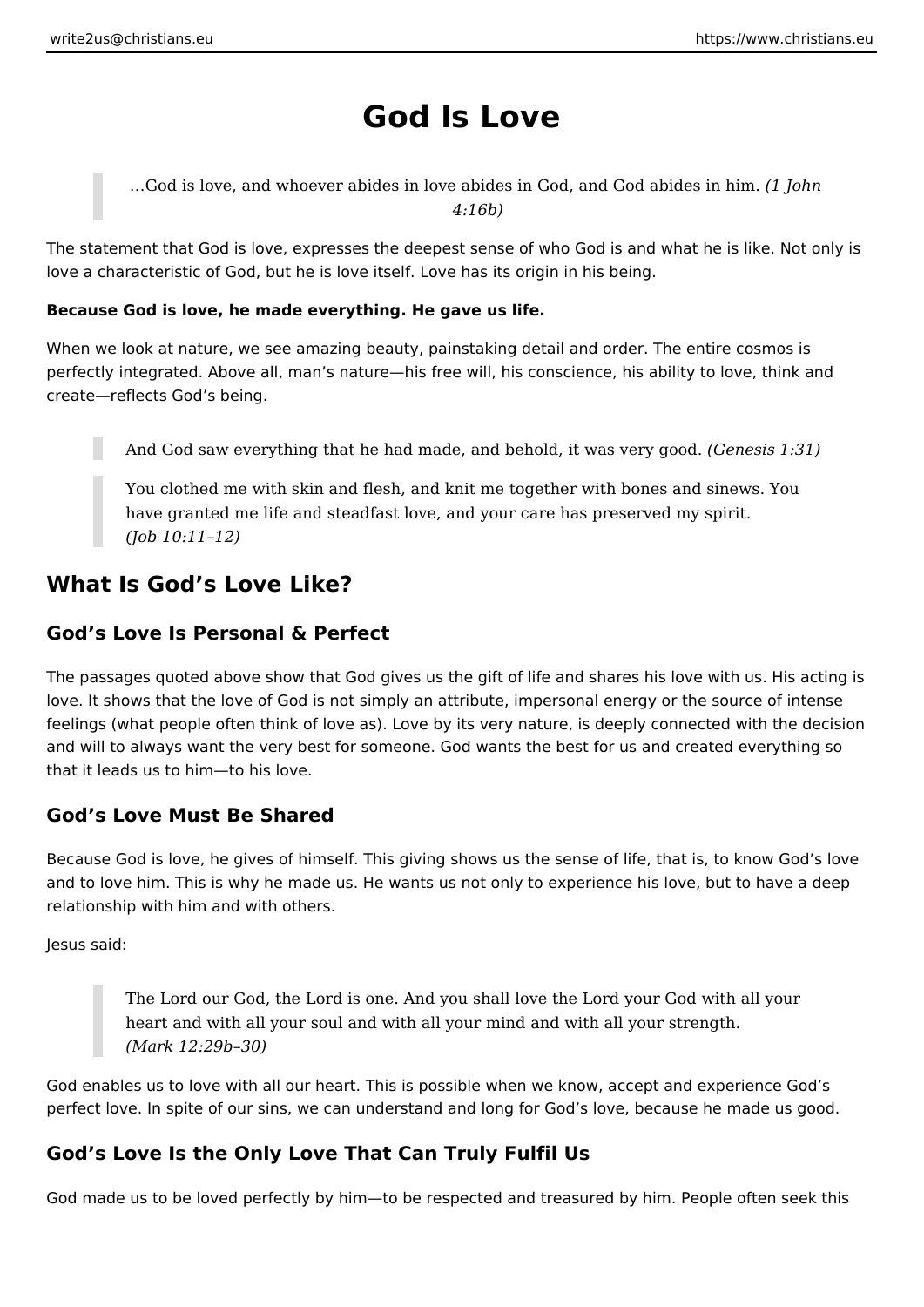love in other people, and are disappointed. Even if we were perfect we would no longing in each other. Our limited love can never be enough to give each other t that only God can give. Only God is able to fulfil our desire to be loved perfectl such love.

Blaise Pascal (Physicist/Philosopher 1623 62) wrote about the danger of looking am not the end of any, and I have not the wherewithal (means) to satisfy them.  $\mu$ thus the object of their attachmemt will die &.

People seek love in many places. To be loved is the most central goal in life, to honoured. Consciously or unconsciously, they search for their identity in this. G doesn t make us the centre of everything, unlike people do when they dote on ea that being fulfilled doesn t come by being put in the centre, but by giving oursel from him. He doesn t want to be praised because of selfish reasons, but because with meaning and sense if we are not filled by him the source of love.

When people try to find this perfect love in other people they put man in God s p and unfair to God. Man cannot fulfil their expectations he is too limited, and fal too great a burden for him to bear because he himself needs this perfect love from

If a person rejects God, then their identity and value in life must be taken from accept them. They feel the need to be loved, but will often be disappointed wher people. It puts a great strain on relationships and takes away the freedom of the selfish, not selfless.

### God s Love Is Pure & Selfless

Pure, selfless relationships between people are only possible if they are based love.

#### We love because he first ( $\texttt{float}( \texttt{hold} \texttt{null} \$

God s love enables us to love without expecting something back, independently of easier for me, without selfish desires and looking for honour from the other one. don t need to look for any acceptance or honour or fulfilment of desires from the gives me what I really need. I am then free to share this love joyfully with others.

### God s Love Says the Truth

The Old Testament quotes an ancient prayer, in which we find sentiments which at some stage from others, or perhaps noticed in ourselves&.

They only plan to thrust him down from his high position. They take pleasure falsehood. They bless with their mouths, but in (MPasradlim, the 2e: y4) curse.

True love is pure because it is based on truthfulness even if saying the truth is accompanied by good feelings.

[Love] does not rejoice at wrongdoing, but rejoictes comit the haen sruth. 6)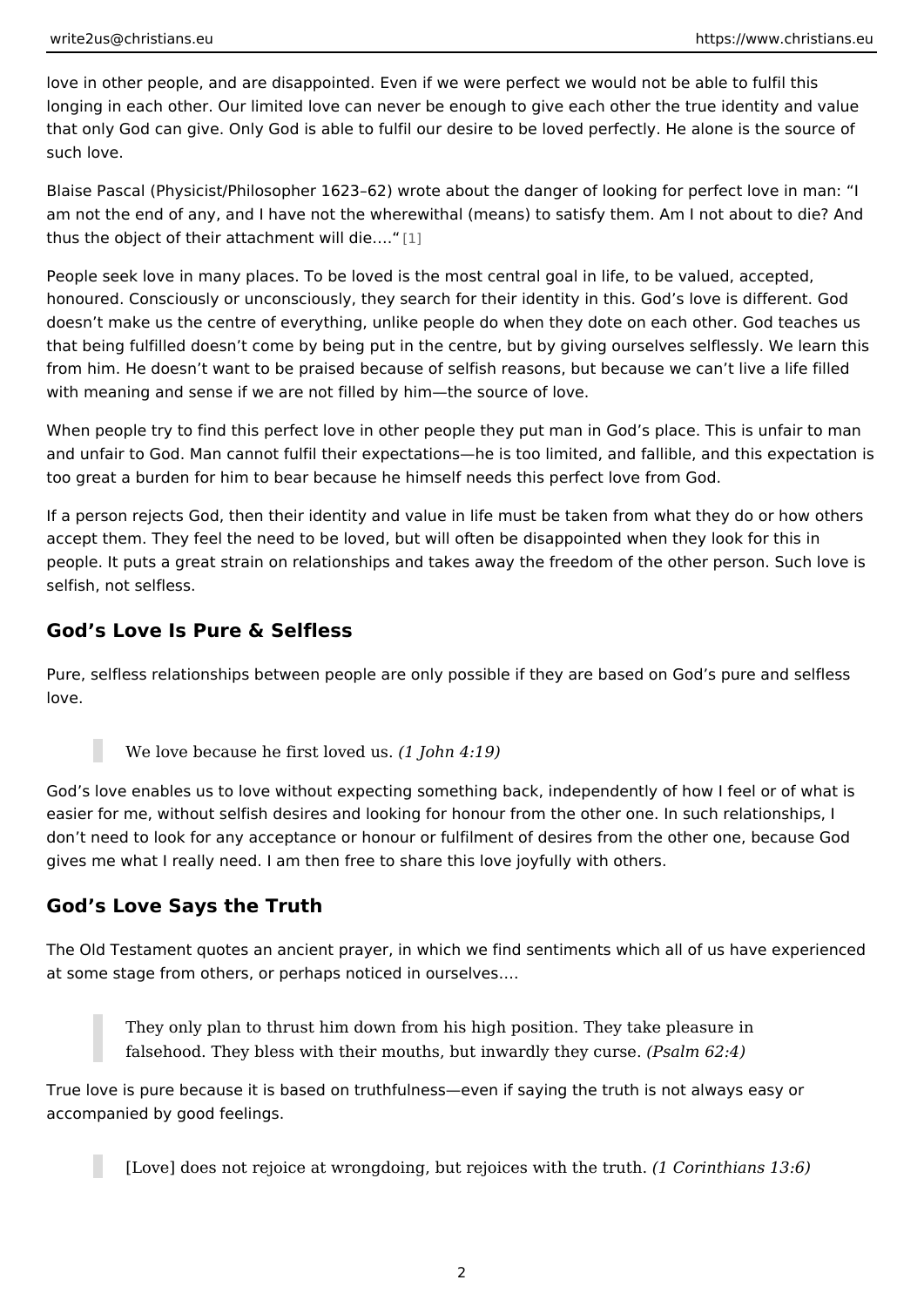A doctor may prescribe medicine which tastes bitter, but he does it because he knows it will make the patient well. It would not be love not to give it to the patient just because he wants to please the patient or make them feel good for the moment. Likewise true love gives a person what they need most, and not necessarily what they would prefer.

## **God's Love in Jesus**

## **God Became Man Because He Loves Us**

While creation and the being of man are great testimonies of God's love, the greatest testimony of all is that he sent his son Jesus to us. He came so close to us to show through his life and death how much he loves us and wants to save us. He demonstrated his great mercy for us by giving us the possibility to be forgiven and set free from sin.

In this the love of God was made manifest among us, that God sent his only Son into the world, so that we might live through him. *(1 John 4:9)*

For God so loved the world, that he gave his only Son, that whoever believes in him should not perish but have eternal life. *(John 3:16)*

## **Through Jesus We Are Reconciled to God**

To accept God's love means to accept Jesus, and to accept how sinful we have been and how much we need his forgiveness.

God gives us everything we need, and gave us many things and abilities for us to love and do good. When we sin we abuse these good gifts from God, using them for evil, without respecting what they were entrusted to us for. A son who squanders all the inheritance his loving, caring father gave him on evil pleasures dishonours and rejects his father. Likewise we dishonour and reject God when we don't ask God how he wants us to live.

When we get to know Jesus, he shows us through his life and death how much we rejected God through our sin. He leads us to repentance and forgiveness if we accept him.

This acceptance is expressed not only in words and beliefs, but in our whole attitude, and by letting him change our lives.

But God, being rich in mercy, because of the great love with which he loved us, even when we were dead in our trespasses, made us alive together with Christ—by grace you have been saved…. *(Ephesians 2:4–5)*

## **To Accept Jesus Means to Accept What He Commanded**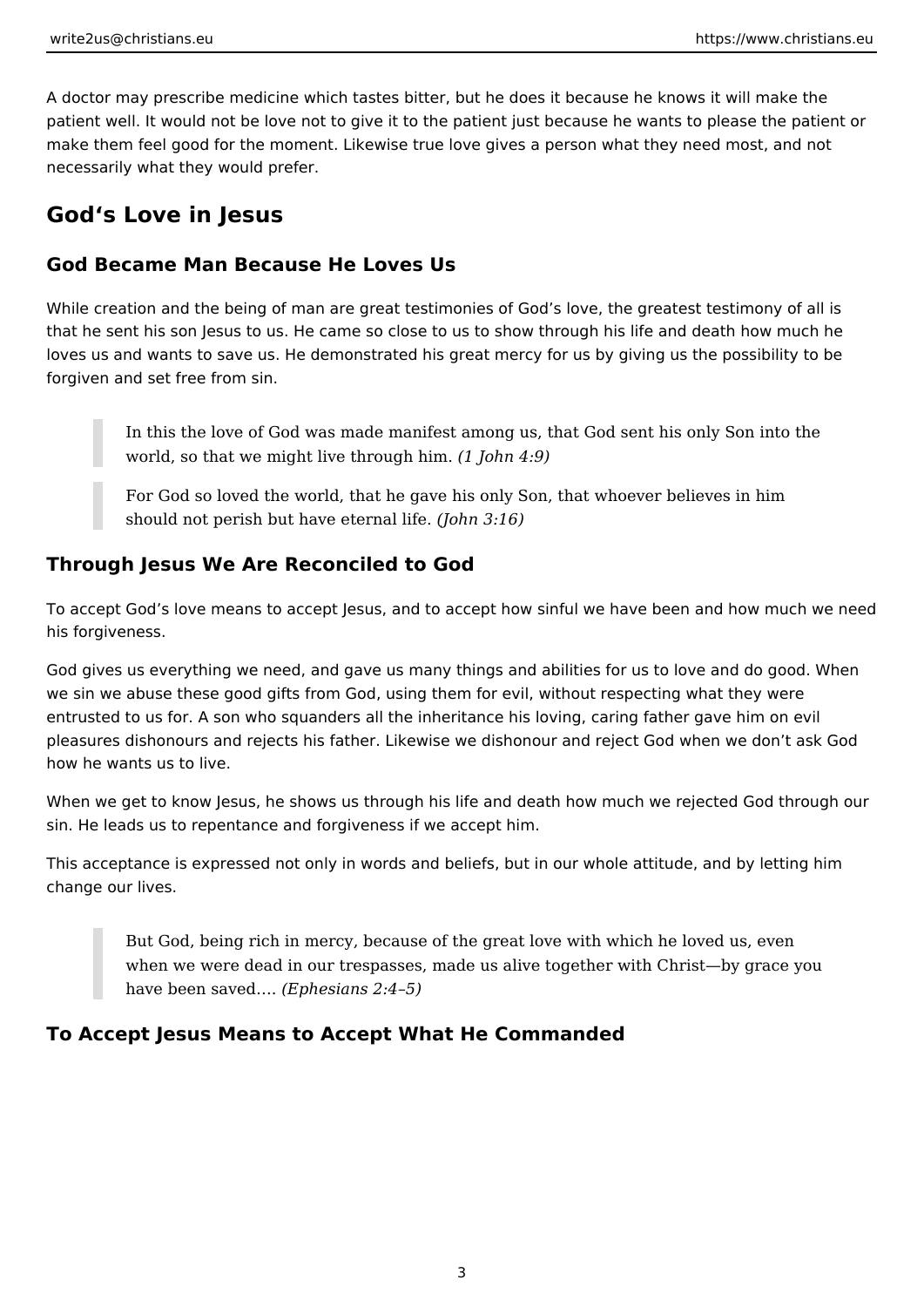If you love me, you will keep my commandments. *(John 14:15)*

Whoever has my commandments and keeps them, he it is who loves me. And he who loves me will be loved by my Father, and I will love him and manifest myself to him. *(John 14:21)*

God loves us so much that he did not only send his son to save us, but he gave us commandments through Jesus, that we might live according to them and live as Jesus lived.

## **Jesus Commanded Us to Love Everyone**

Often people limit their love to people from their particular group of friends or family—according to their own criteria of who they find "lovable".

To love everyone means to want the best for everyone without favouritism—not preferring some people more than others. Only this kind of love is selfless.

This was not a completely new commandment. The books of Moses write:

You shall do no injustice in court. You shall not be partial to the poor or defer to the great, but in righteousness shall you judge your neighbour. You shall not go around as a slanderer among your people, and you shall not stand up against the life of your neighbour: I am the Lord. You shall not hate your brother in your heart, but you shall reason frankly with your neighbour, lest you incur sin because of him. You shall not take vengeance or bear a grudge against the sons of your own people, but you shall love your neighbour as yourself: I am the Lord. *(Leviticus 19:15–18)*

You have heard that it was said, "*You shall love your neighbour* and hate your enemy." But I say to you, Love your enemies and pray for those who persecute you, so that you may be sons of your Father who is in heaven. For he makes his sun rise on the evil and on the good, and sends rain on the just and on the unjust. For if you love those who love you, what reward do you have? Do not even the tax collectors do the same? And if you greet only your brothers, what more are you doing than others? Do not even the Gentiles do the same? You therefore must be perfect, as your heavenly Father is perfect. *(Matthew 5:43–48)*

### **Jesus' Love Means Saying the Truth**

Jesus demonstrated what it means to love everyone through his whole life and death. He knew that what people need most is to be reconciled with God, and that what hinders people and makes them blind is sin. His love included, therefore, that he clearly rejected hypocrisy and led people to assess their lives before God. Jesus lived without sin, and therefore his life was a mirror which showed people who they really were. For those who accepted him, they could be led to repentance and forgiveness, but many rejected him because they did not want to be confronted with his righteousness and his honest love. He told everyone the truth plainly, and showed them what they have to change. For this reason many hated him, and finally they killed him. Today, many reject him and the truth he proclaimed as well.

Jesus said to them, "If God were your Father, you would love me…. But because I tell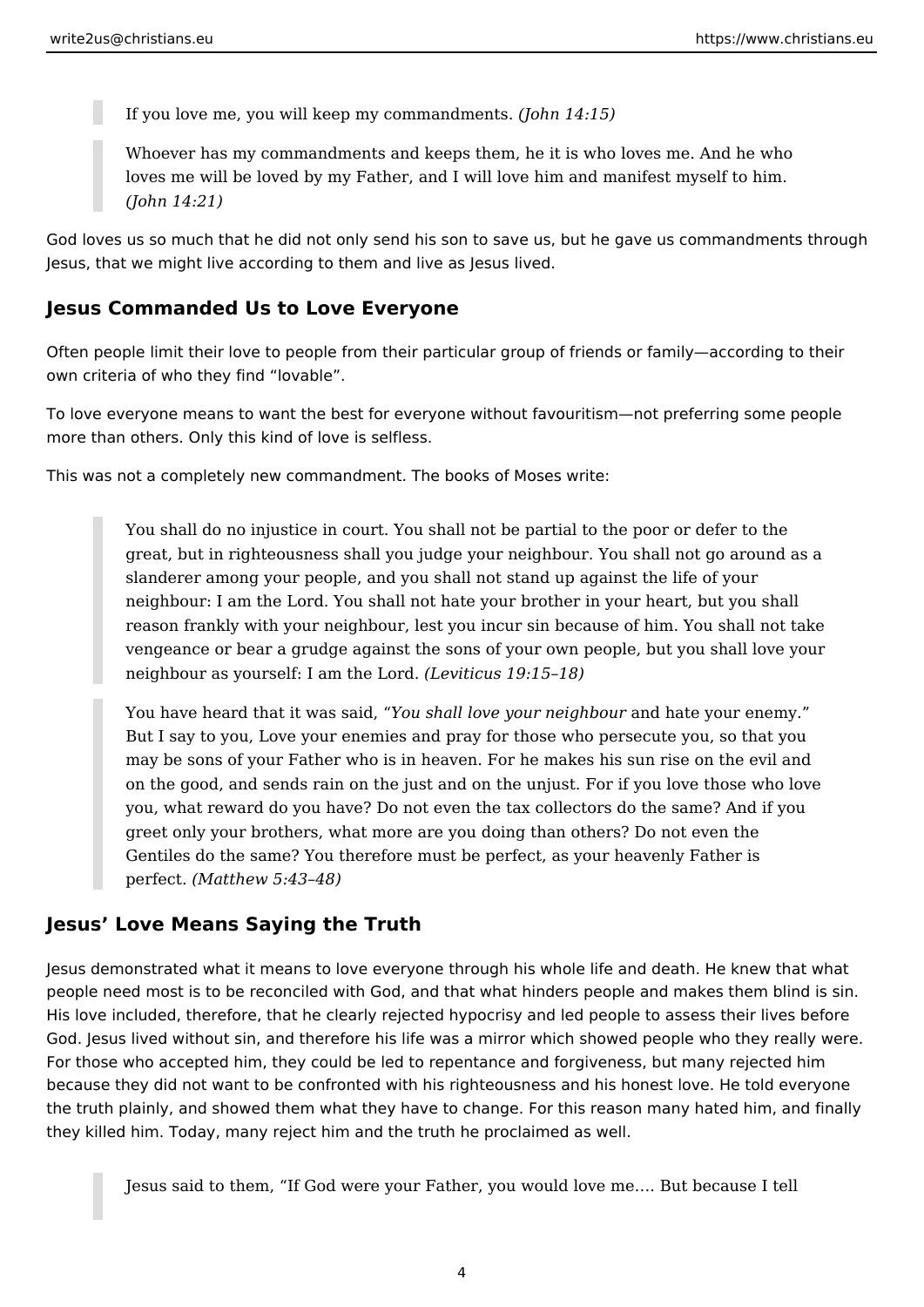the truth, you do not believe me." *(John 8:42a, 45)*

### **…and that is why he was rejected.**

We can see through Jesus' life that true and honest love is not necessarily attractive or fascinating (to those who seek their own pleasure) or connected with intense emotions. Unfortunately God's love is not liked by everyone and you cannot help or win everyone with this love.

## **Jesus' Love Can Only Fully Unfold in the Church**

And looking about at those who sat around him, he said, "Here are my mother and my brothers! For whoever does the will of God, he is my brother and sister and mother." *(Mark 3:34–35)*

If people reject love, they are separated from God and from each other. People who do not accept God's love cannot love in a truly selfless way.

Only those who want to love the source of love and be nourished by him, will want or be able to give each other his love.

In true, biblical Church, everyone has decided to live by the love of God – to serve with their whole life and let themselves be served. **It is love which binds them together,** not a man-made hierarchy or an organisation. If their love grows cold, then the Church disintegrates. If they love each other, then the Church grows and matures.

This is my commandment, that you love one another as I have loved you. Greater love has no one than this, that someone lay down his life for his friends. You are my friends if you do what I command you. *(John 15:12–14)*

**Those who love Jesus will share their lives.** This is the core teaching and practice of the entire New Testament.

A new commandment I give to you, that you love one another: just as I have loved you, you also are to love one another. By this all people will know that you are my disciples, if you have love for one another. *(John 13:34–35)*

Unfortunately it is very hard to find people who want to live this out today. Individualism, egotism and consumerism are rife in our religious world. When people do not share their lives in this kind of love, they show that they are not his disciples.

If anyone says, "I love God", and hates his brother, he is a liar; for he who does not love his brother whom he has seen cannot love God whom he has not seen. And this commandment we have from him: whoever loves God must also love his brother. *(1 John 4:20–21)*